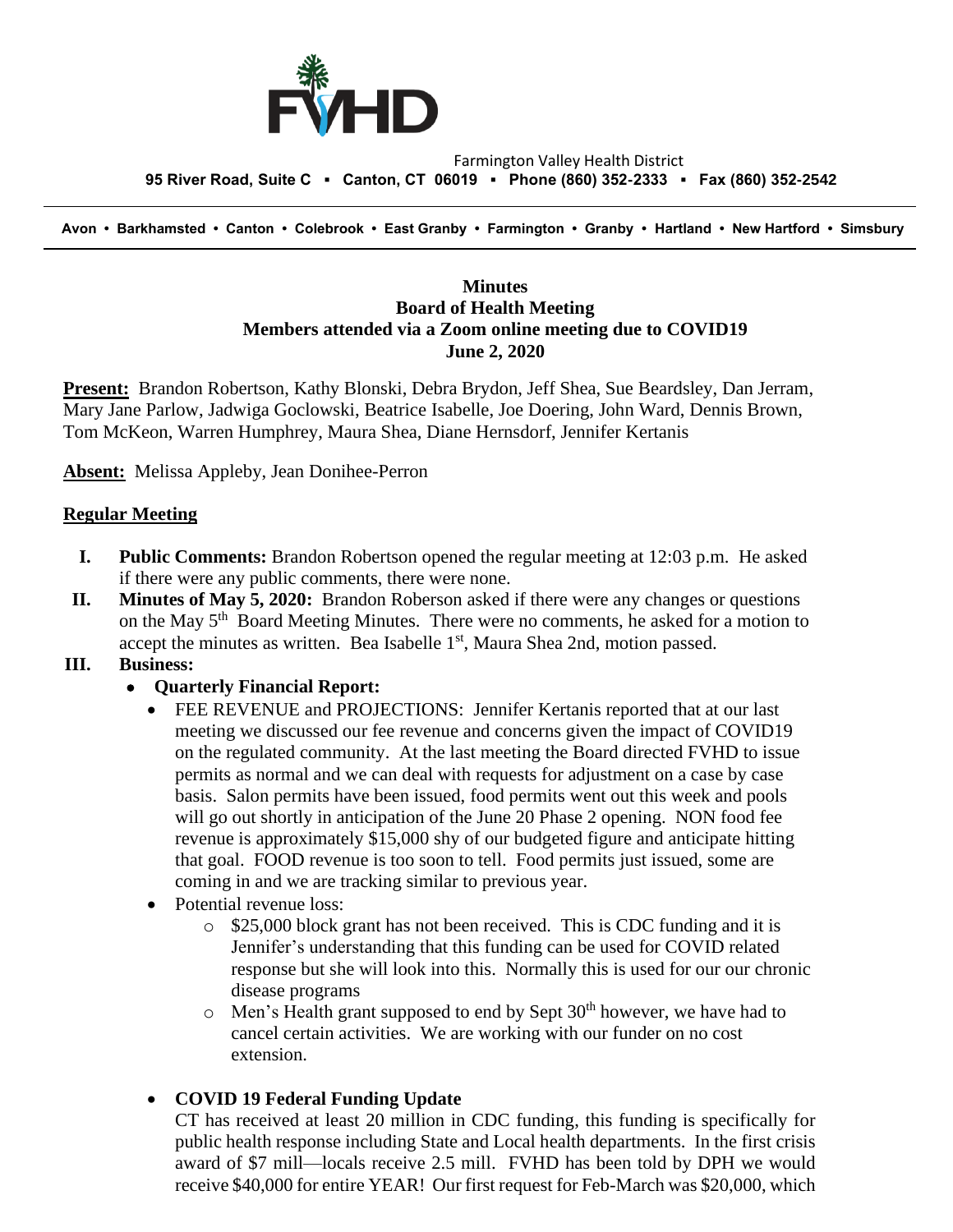included overtime and laptops so staff could work remotely. We have received that check. Our second request for April--\$4,000-it was submitted. Most of this is overtime. Jennifer reported that we will easily go through the remaining allocation and we will continue to have expenses including:

Overtime (contact tracing, 24/7 phone, inspectional work evenings and weekends) Supplies-vaccination clinics (eventually-PPE, needles, other)

Office modifications-plexiglass.

She emphasized that CADH has made inquiries but DPH tells us to sign up to get FEMA reimbursement. Jennifer will apply but is not convinced that will be a viable option for us. She indicated that municipal officials and legislators may need to advocate for the public health resources we need. Brandon indicated that he believes that there is strength in numbers and he has spoken with CCM and provided some of the funding data. In addition legislators may need to get involved.

o **Staffing:** Jennifer reported Deb is retiring June 12. We will celebrate her many contributions with a luncheon outside on the  $12<sup>th</sup>$ . We have completed first interviews for her position and conducting second interview and references checks for final two candidates. Our goal is to have some cross over with Deb.

Environmental team in the field quite a bit, surprisingly—lots of septic work and location approvals for things like pools.

Food Team getting a lot of support from our towns regarding the outdoor seating and zoning, we are having to field complaints but we are triaging those. Also conducting a lot of opening inspections for those restaurants that have been closed

# • **Report from Director: Update-2019 novel Coronavirus:**

- data summary:
	- o 600 confirmed cases 16% of all those tested have been positive—same as state rate. US at 12% goal is less than 3%
	- o 92 deaths—majority residents in LTCF
	- o On average—takes 6 days from test to result getting in system—sometimes longer
	- o 2 days was most common time period
	- o Currently actively monitoring 15 cases and contacts
- Testing:
	- o FVHD is working to make testing more accessible to our towns particularly as additional venues begin to reopen
	- o Approx. 3.5% of FVHD population has been tested compared to 7.3% at State
	- o Working with Urgent Care that is doing drive thru testing
	- o June 8 first one in Granby—working on Canton/Simsbury—don't have to be a resident prescreening is recommended.
	- o Governor has released testing strategy—lacks detail regarding specific goals % of population aiming to test—focusing on congregate living, first responders etc.
- Reopening:
	- o Restaurants-outdoor seating
	- o Salons—for hair only –gaps and details in State guidance that we have to fill—tanning, recreation as examples
	- o We've been working with all schools regarding Graduations
	- o Changes in numbers of people that can be in indoor and outdoor social and recreational activities—implications for other things—(gyms closed-what about outdoor yoga etc.)
- Flu Clinics
	- o Increase push for flu vaccine/increased demand